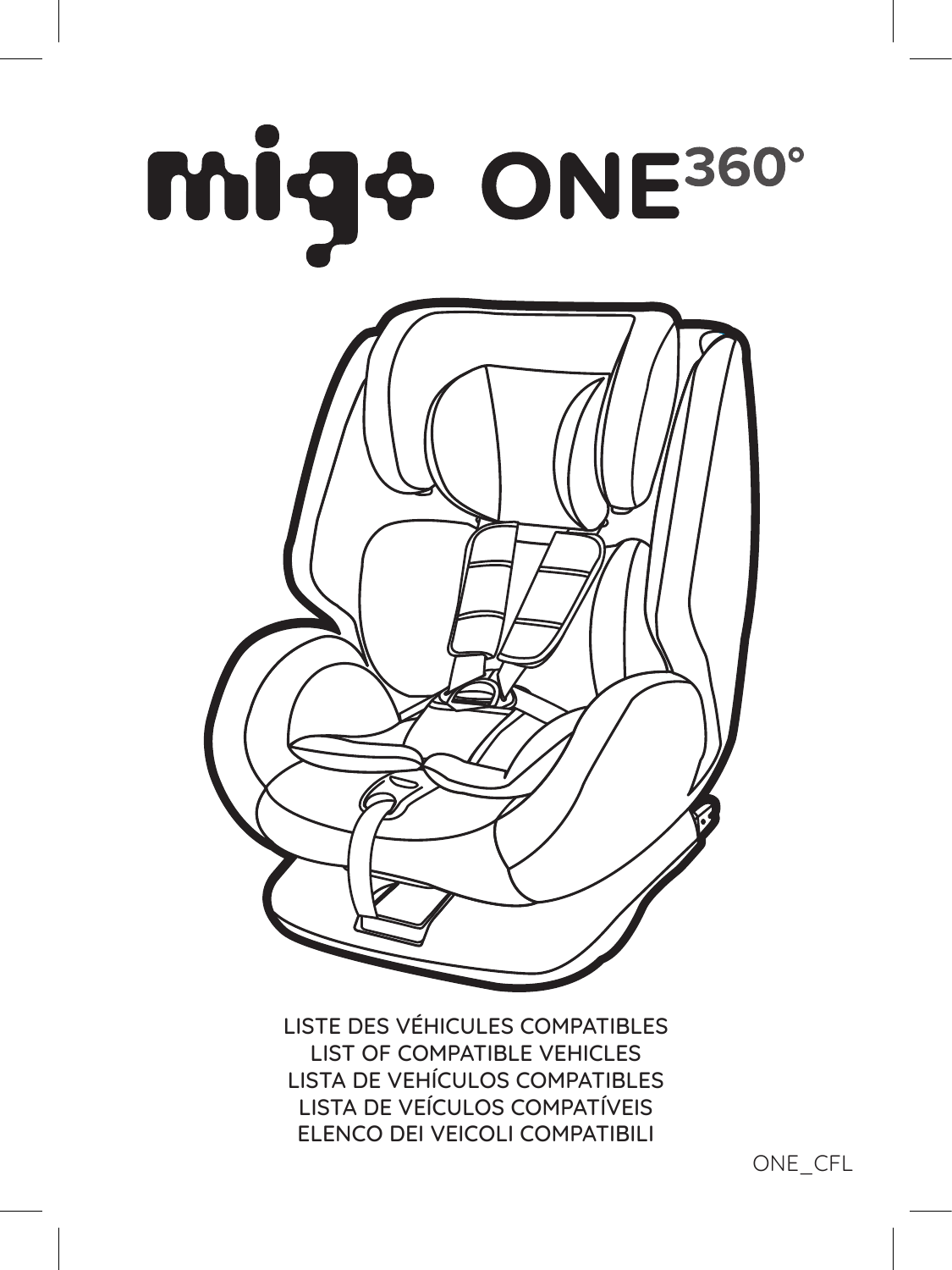**ATTENTION ! Liste non exhaustive, pour référence uniquement, vous référer au guide d'utilisation de votre voiture ou vous rapprocher du constructeur automobile.** 

Figurer dans cette liste ne garantit pas que votre véhicule est équipé du sustème ISO-FIX. Suivant le modèle de votre voiture, le système ISOFIX n'est peut-être disponible qu'en option. Merci de vérifier que votre voiture est bien équipée de points d'ancrage ISOFIX avant de commencer l'installation de votre siège auto.

# **En cas d'incertitude, contacter le fabricant du dispositif de retenue, ou votre revendeur.**

### **WARNING! Non exhaustive list, for reference only, refer to your vehicle manual or contact the vehicle manufacturer.**

Being named on the list does not guarantee that your car is equipped with the ISOFIX system. Depending on the model of your car the ISOFIX system may only be available optionally. Please check that your vehicle is equipped with ISOFIX anchorage points before starting installation of your car seat.

**If in doubt, contact the manufacturer or retailer of the restraint system.** 

#### **ADVERTENCIA! Lista no es exhaustiva. Solo para referencia. Consultar el manual de utilización o el fabricante de vuestro automóvil.**

Que su coche esté en la lista no garantiza que su coche esté equipado con sistema ISOFIX. Dependiendo del modelo de coche el sistema ISOFIX puede ser opcional. Verifique que su coche está equipado con puntos de anclaje ISOFIX antes de instalar la silla auto.

**En caso de duda, póngase en contacto con el fabricante del dispositivo de retención o con su distribuidor.**

### **AVISO! Lista não exaustiva. Somente para referencia. Consultar o manual de utilização ou o fabricante do seu automóvel.**

O facto de figurar nesta lista não significa que o seu veiculo esteja equipado com o sistema ISOFIX. Dependendo do modelo da sua viatura, o sistema ISOFIX, poderá estar disponivel apenas como opção. Terá que verificar se a sua viatura está equipada com os pontos de fixação ISOFIX, antes de iniciar a instalação da sua cadeira auto. **Em caso de dúvida, contacte o fabricante do dispositivo de retenção ou o revendedor.** 

## **AVVERTENZA! Elenco non completo, ma solo indicativo. Vi preghiamo fare riferimento al manuale d'utilizzo della vostra auto o di rivolgervi alla casa automobilistica.**

La presenza, del nome dell'autovettura, nell'elenco non garantisce comunque che sia anche dotata del sistema ISOFIX. Secondo il modello, in alcune autovetture il sistema ISOFIX potrebbe essere disponibile soltanto come optional. Verificare che vostra macchina, dove si desidera installarlo, sia dotata del sistema ISOFIX prima di cominciare l'installazione del seggiolino auto.

# **In caso di dubbio, contattare il produttore del dispositivo di ritenuta o il rivenditore.**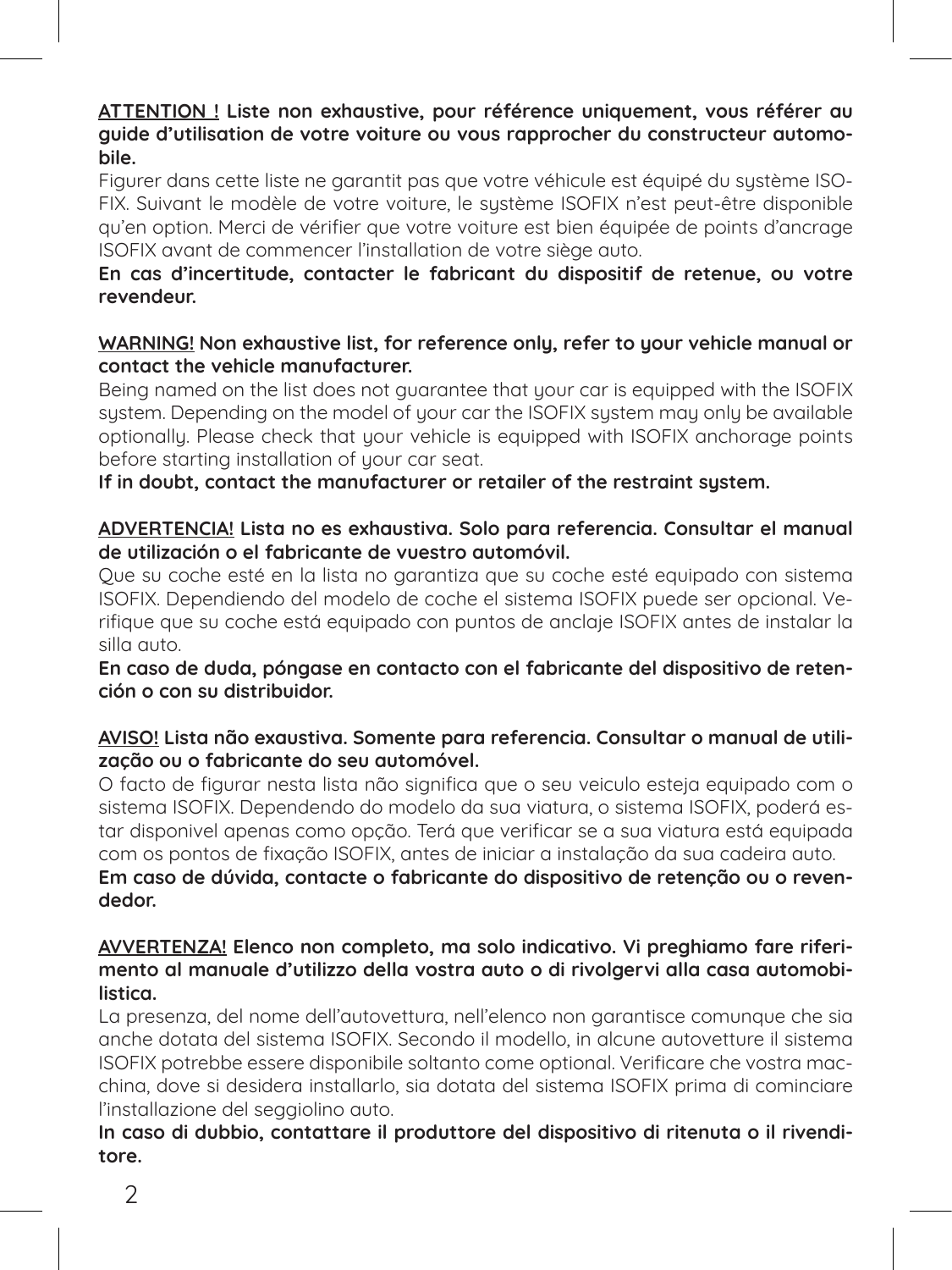

**Y= Année de construction / Year of manufacture / Año de fabricación / Ano de construção / Anno di costruzione**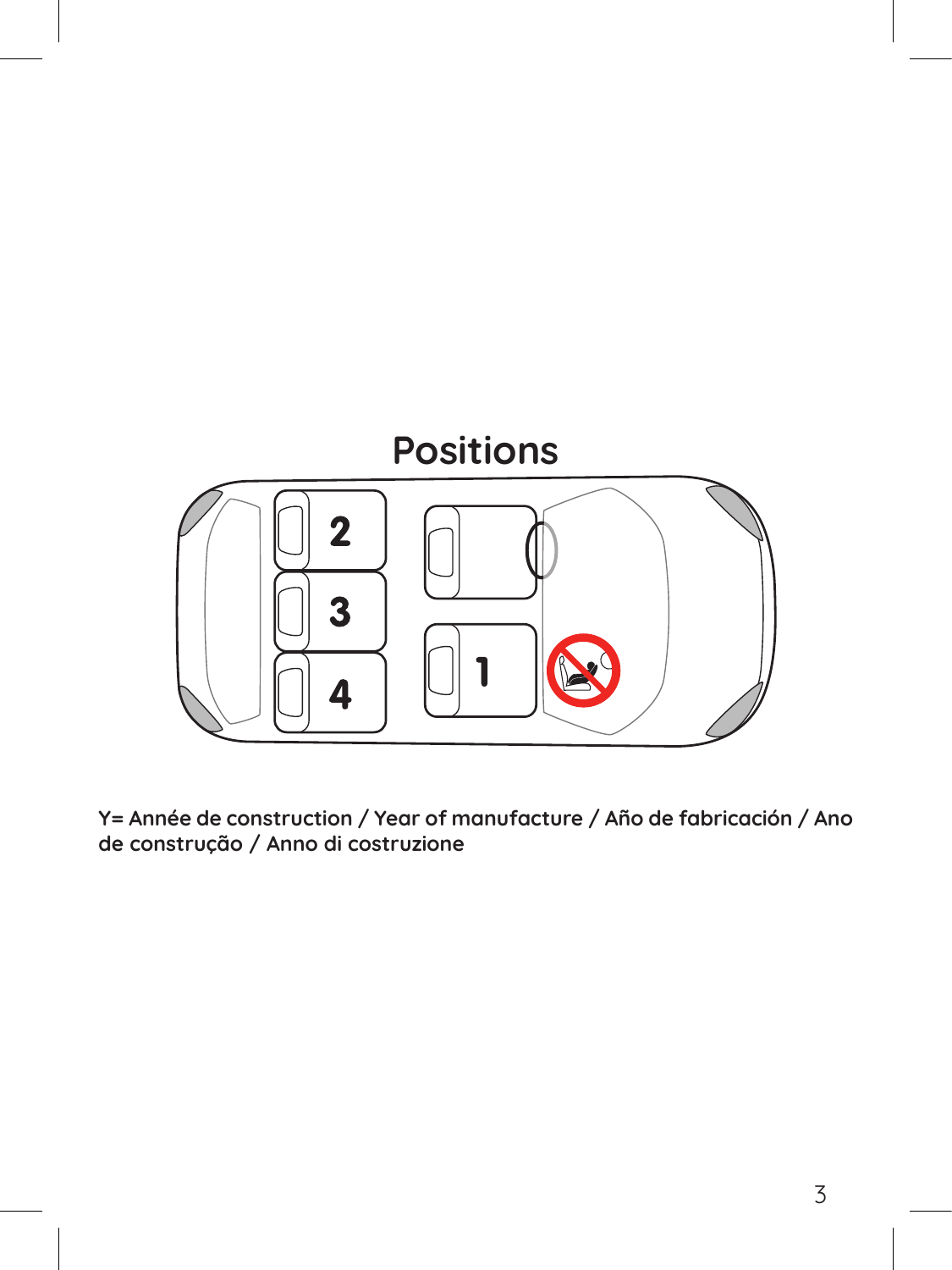|                                  | Y    | 1              | $\mathbf{2}$ | 3               | 4   |
|----------------------------------|------|----------------|--------------|-----------------|-----|
| <b>ALFA ROMEO</b>                |      |                |              |                 |     |
| Sport Wagon<br>156-156           | 2004 | No             | Yes          | No              | Yes |
| 159                              | 2005 | No             | Yes          | No              | Yes |
| Wagon<br>159                     | 2006 | No             | Yes          | No              | Yes |
| GT                               | 2004 | No             | Yes          | No              | Yes |
| Brera                            | 2005 | No             | Yes          | No              | Yes |
| Mi. To                           | 2008 | No             | Yes          | No              | Yes |
| <b>AUDI</b>                      |      |                |              |                 |     |
| A 2 (4 seater)                   | 2000 | No             | Yes          | No              | Yes |
| A 2 (4 seater)                   | 2000 | No             | Yes          | No              | Yes |
| A 3, S 3, (AB 1)                 | 1997 | No             | Yes          | No              | Yes |
| A3. (AB 2)                       | 2003 | No             | Yes          | No              | Yes |
| A 3, Sportback                   | 2004 | No             | Yes          | No              | Yes |
| A3 Cabrio                        | 2008 | No             | Yes          | $\overline{No}$ | Yes |
| A 4, S 4, Limousine, Avant       | 1998 | No             | Yes          | No              | Yes |
| A 4, S 4, Limousine, Avant       | 2000 | No             | Yes          | No              | Yes |
| A 4, S 4, RS 4, Limousine, Avant | 2004 | No             | Yes          | No              | Yes |
| A4 Limousine                     | 2007 | No             | Yes          | No              | Yes |
| A4 Avant                         | 2008 | No             | Yes          | No              | Yes |
| A 4 Cabrio                       | 2002 | No             | Yes          | No              | Yes |
| S 4 Cabrio                       | 2003 | No             | Yes          | No              | Yes |
| A 4 Cabrio                       | 2005 | No             | Yes          | No              | Yes |
| S 4 Cabrio                       | 2004 | No             | Yes          | No              | Yes |
| A4                               | 2007 | No             | Yes          | No              | Yes |
| S5                               | 2007 | No             | Yes          | No              | Yes |
| A 6, S 6, Lim, Avant, allroad    | 1998 | No             | Yes          | No              | Yes |
| A 6 Lim                          | 2004 | No             | Yes          | No              | Yes |
| A 6 Avant, All road              | 2005 | No             | Yes          | No              | Yes |
| A 6, S 8                         | 1998 | No             | Yes          | No              | Yes |
| A8                               | 2002 | No             | Yes          | No              | Yes |
| R <sub>8</sub>                   | 2007 | No             | Yes          | No              | Yes |
| QS                               | 2008 | No             | Yes          | No              | Yes |
| Q7                               | 2008 | N <sub>o</sub> | Yes          | No              | Yes |
| <b>BMW</b>                       |      |                |              |                 |     |
| Mini                             | 2002 | No             | Yes          | No              | Yes |
| Mini Cabrio                      | 2004 | N <sub>o</sub> | Yes          | No              | Yes |
| Mini                             | 2006 | No             | Yes          | No              | Yes |
| Mini Clubman                     | 2007 | No             | Yes          | No              | Yes |
| Mini Cabrio                      | 2008 | No             | Yes          | No              | Yes |
| ler                              | 2004 | No             | Yes          | No              | Yes |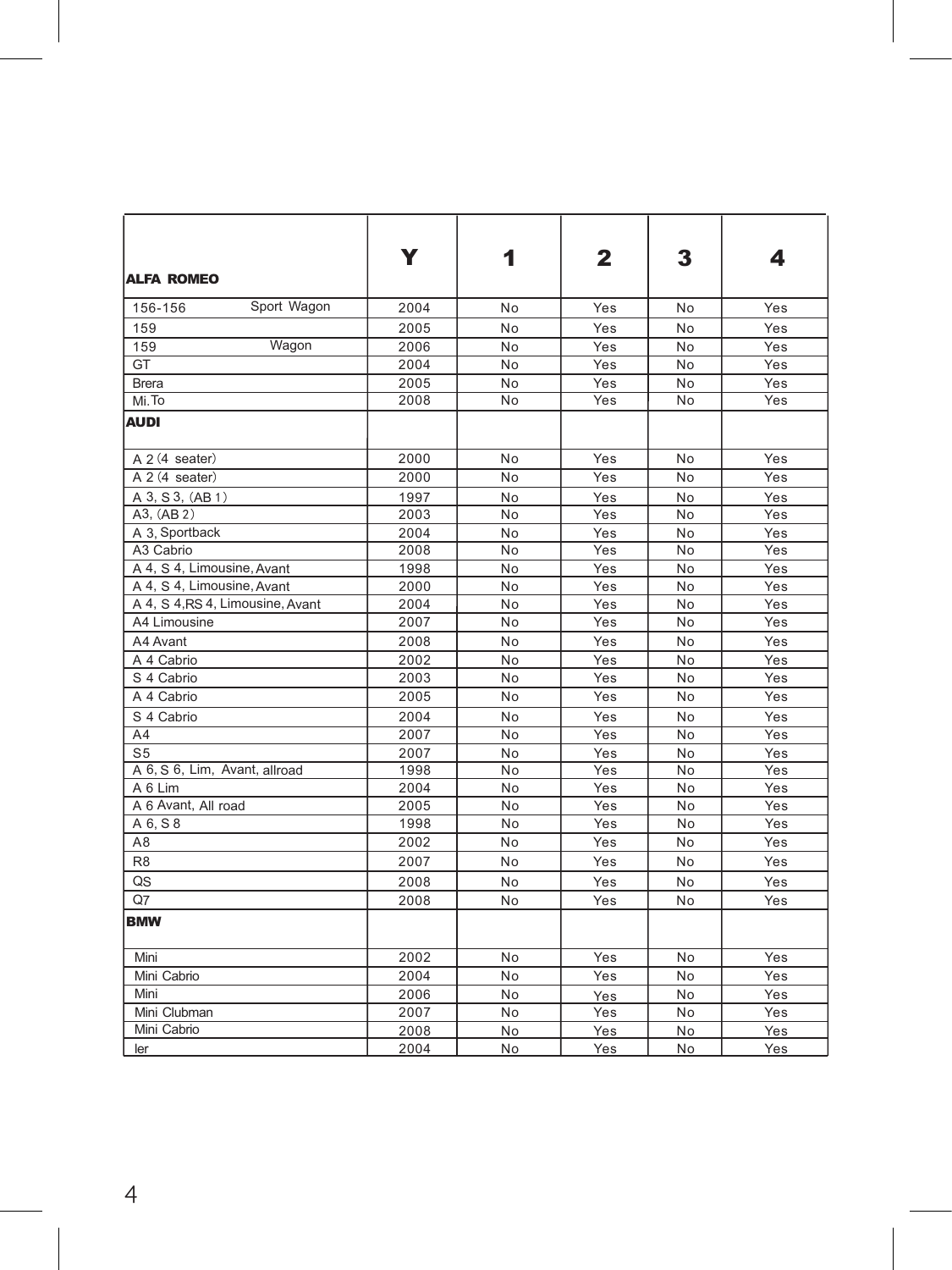|                  | Y    | 1         | 2   | 3              | 4   |
|------------------|------|-----------|-----|----------------|-----|
| <b>BMW</b>       |      |           |     |                |     |
| <b>3er Serie</b> | 1998 | No        | Yes | No             | Yes |
| 3er Serie        | 2001 | No        | Yes | No             | Yes |
| 3er Cabrio       | 2000 | No        | No  | No             | No  |
| 3er Coupe        | 2000 | No        | No  | No             | No  |
| 3er Serie        | 2004 | No        | No  | No             | No  |
| 3er Touring      | 2005 | No        | No  | No             | No  |
| 3er Coupe        | 2006 | No        | No  | No             | No  |
| 3er Cabrio       | 2006 | No        | No  | No             | No  |
| X <sub>3</sub>   | 2004 | No        | Yes | No             | Yes |
| X <sub>5</sub>   | 2000 | No        | Yes | No             | Yes |
| X <sub>5</sub>   | 2006 | No        | Yes | No             | Yes |
| 5er Serie        | 2001 | No        | Yes | No             | Yes |
| 5er Serie        | 2003 | No        | Yes | No             | Yes |
| 5er Touring      | 2001 | No        | Yes | No             | Yes |
| 5er Touring      | 2004 | No        | Yes | No             | Yes |
| <b>7er Serie</b> | 2001 | No        | Yes | No             | Yes |
| <b>7er Serie</b> | 2008 | No        | Yes | No             | Yes |
| <b>CHRYSLER</b>  |      |           |     |                |     |
| Voyager          | 2001 | No        | Yes | No             | Yes |
| Grand voyager    | 2006 | No        | Yes | No             | Yes |
| PT Cruiser       | 2000 | No        | Yes | No             | Yes |
| Cherokee         | 2002 | No        | Yes | No             | Yes |
| 300C             | 2004 | No        | Yes | No             | Yes |
| <b>JEEPCRD</b>   | 2004 | <b>No</b> | Yes | N <sub>o</sub> | Yes |
| Crossfire        | 2005 | No        | Yes | No             | Yes |
| Viper            | 2005 | No        | Yes | No             | Yes |
| Sebring          | 2007 | No        | Yes | No             | Yes |
| Dodge Caliber    | 2007 | No        | Yes | No             | Yes |
| Dodge Nitro      | 2007 | No        | Yes | No             | Yes |
| Dodge Avenger    | 2007 | No        | Yes | No             | Yes |
| Dodge Dakota     | 2007 | No        | Yes | No             | Yes |
| Grand Cherokee   | 2007 | No        | Yes | No             | Yes |
| Commander        | 2007 | No        | Yes | No             | Yes |
| Jeep Cherokee    | 2008 | No        | Yes | No             | Yes |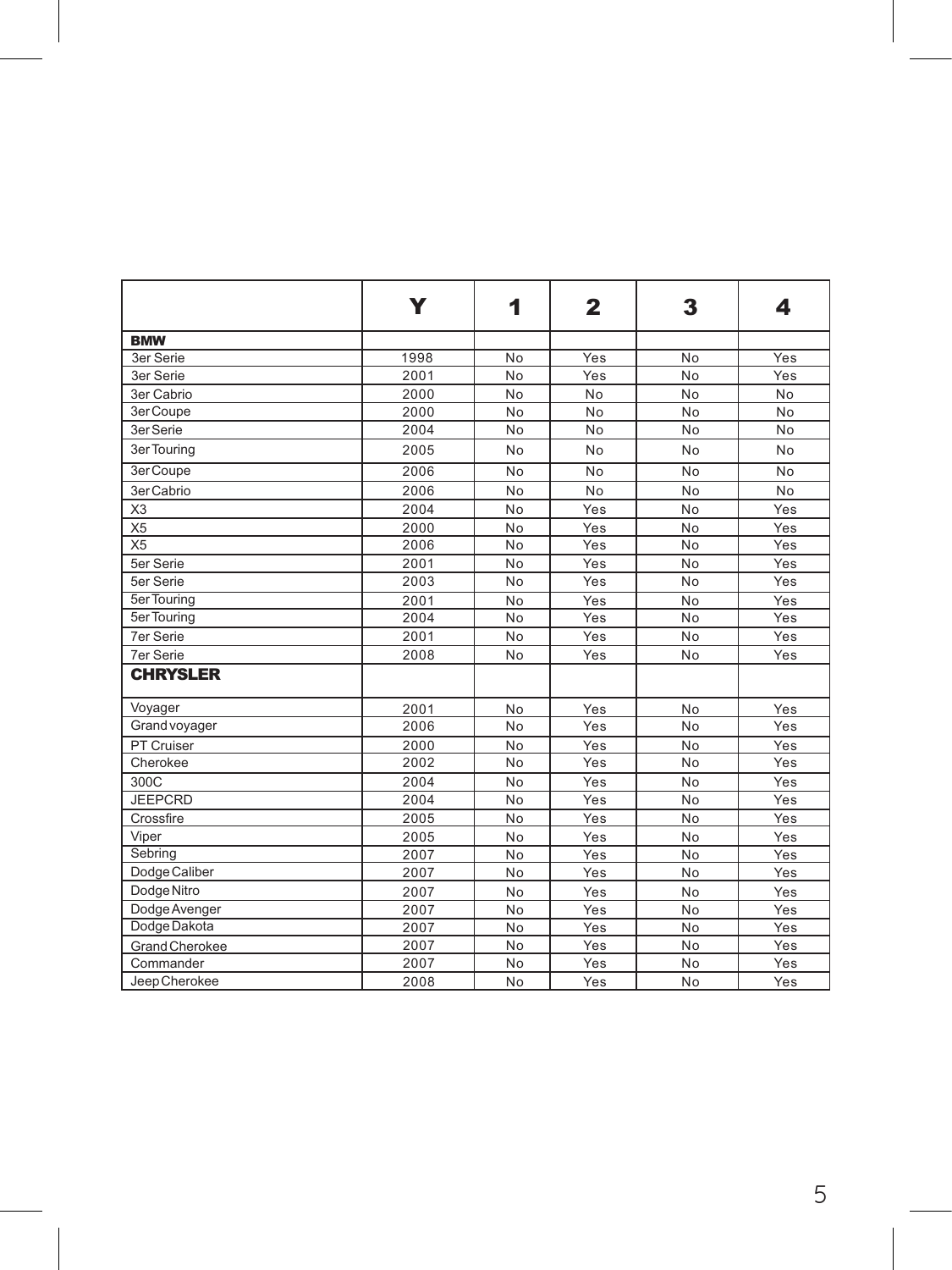|                         | Y                | 1                | $\mathbf{2}$ | 3               | 4   |
|-------------------------|------------------|------------------|--------------|-----------------|-----|
| Chrysler                |                  |                  |              |                 |     |
| <b>Grand Voyager</b>    | 2008             | No               | Yes          | No              | Yes |
| Journey                 | 2008             | No               | Yes          | No              | Yes |
| $\overline{a}$          |                  |                  |              |                 |     |
| Aveo                    | 2006             | No               | No           | <b>No</b>       | No  |
| Aveo                    | 2008             | No               | No           | No              | No  |
| Captiva                 | 2006             | No               | <b>No</b>    | No              | No  |
| Evanda                  | 2006             | No               | No           | No              | No  |
| Epica                   | 2006             | No               | Yes          | No              | Yes |
| Kalos hatchback         | 2004             | No               | Yes          | No              | Yes |
| Kalos notchback         | 2004             | <b>No</b>        | Yes          | No              | Yes |
| Lacetti                 | 2004             | No               | Yes          | No              | Yes |
| Matiz                   | 2005             | No               | Yes          | No              | Yes |
| <b>CITROEN</b>          |                  |                  |              |                 |     |
| Saxo                    | 2000             | N <sub>o</sub>   | Yes          | <b>No</b>       | Yes |
| C <sub>1</sub>          | Start production | No               | Yes          | No              | Yes |
| C <sub>2</sub>          | Start production | No               | Yes          | N <sub>o</sub>  | Yes |
| C3-2-and 3-seater bench | Start production | No               | Yes          | No              | Yes |
| C3-Pluril               | Start production | No               | Yes          | No              | Yes |
| C <sub>3</sub>          | 2008             | No               | Yes          | No              | Yes |
| Xsara                   | 1999             | N <sub>o</sub>   | Yes          | N <sub>o</sub>  | Yes |
| XsaraSW                 | 1999             | No               | Yes          | No              | Yes |
| C4                      | Start production | $\overline{No}$  | Yes          | <b>No</b>       | Yes |
| C4Coupe                 | Start production | No               | Yes          | Yes             | Yes |
| C4Picasso               | Start production | $\overline{Yes}$ | Yes          | Yes             | Yes |
| C <sub>5</sub>          | Start production | No               | Yes          | No              | Yes |
| C <sub>5</sub> SW       | Start production | No               | Yes          | <b>No</b>       | Yes |
| C <sub>5</sub>          | 2008             | No               | Yes          | No              | Yes |
| <b>EVASION</b>          | 1999             | No               | Yes          | No              | Yes |
| C6                      | Start production | $\overline{No}$  | Yes          | No              | Yes |
| C8                      | Start production | No               | Yes          | <b>No</b>       | Yes |
| C-Crosser               | Start production | No               | Yes          | <b>No</b>       | Yes |
| Jumpy                   | 2007             | No               | Yes          | No              | Yes |
| <b>DACIA</b>            |                  |                  |              |                 |     |
| Logan MCV               | Start production | No               | Yes          | No              | Yes |
| Sandero                 | 2008             | No               | Yes          | No              | Yes |
| <b>DAIHATSU</b>         |                  |                  |              |                 |     |
| Sirion                  | 2005             | No               | Yes          | No              | Yes |
| Cuore, Charade          | 2005             | No               | Yes          | No              | Yes |
| Compact Wagon           | 2006             | $\overline{No}$  | Yes          | $\overline{No}$ | Yes |
| Terios                  | 2006             | No               | Yes          | No              | Yes |
| Trevis                  | 2006             | No               | Yes          | <b>No</b>       | Yes |
|                         |                  |                  |              |                 |     |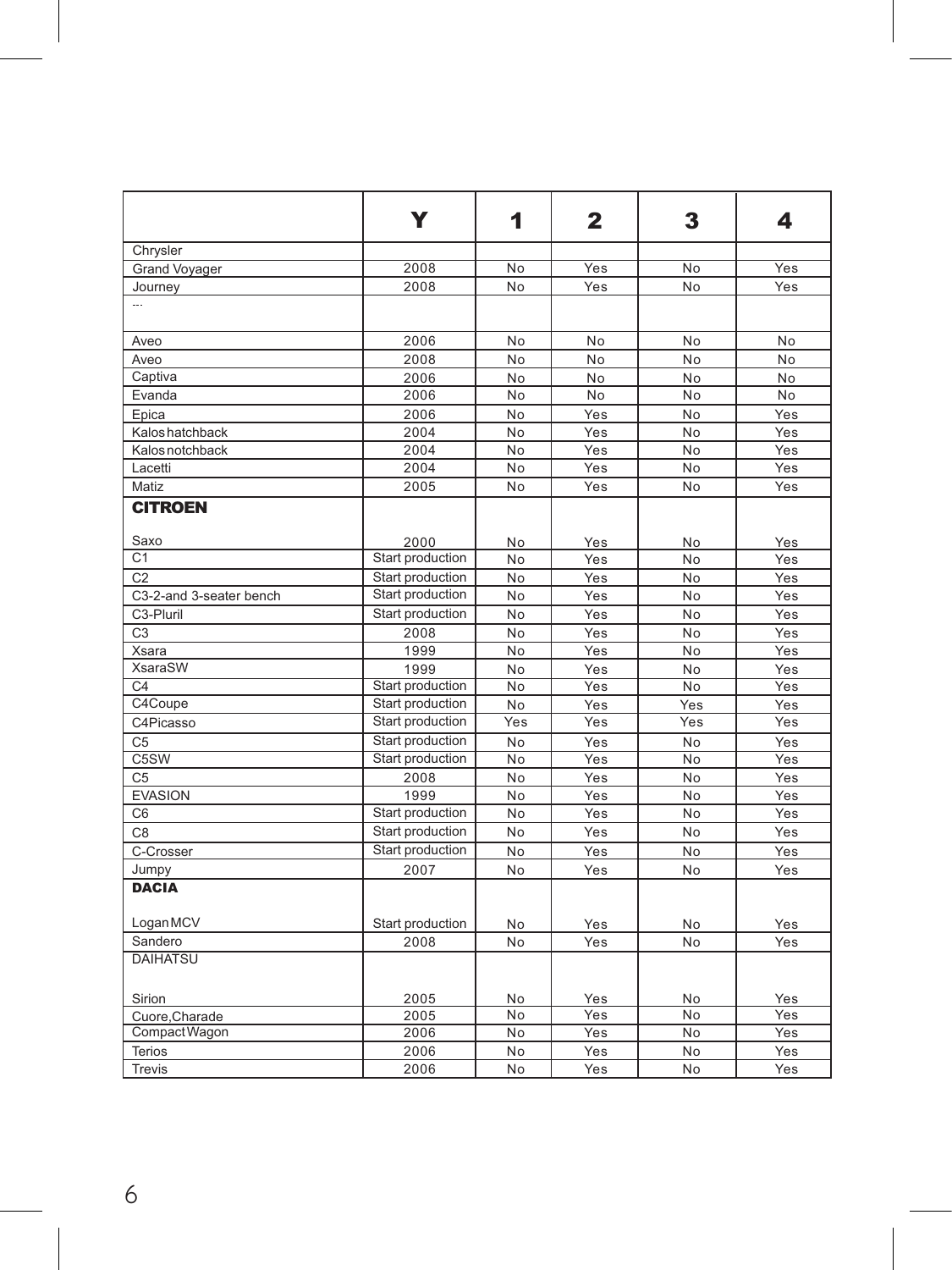|                                  | Y                | 1              | 2   | 3              | 4   |
|----------------------------------|------------------|----------------|-----|----------------|-----|
|                                  |                  |                |     |                |     |
| Materia                          | Start production | No             | Yes | No             | Yes |
|                                  |                  |                |     |                |     |
| <b>DAEWOO</b>                    |                  |                |     |                |     |
| Kalos hatchback                  | Start production | No             | Yes | No             | Yes |
| Kalos notchback                  | Start production | No             | Yes | No             | Yes |
| Lacetti                          | 2004             | No             | Yes | N <sub>o</sub> | Yes |
| Nubira                           | Start production | No             | Yes | No             | Yes |
| <b>FIAT</b>                      |                  |                |     |                |     |
| Cinquecento                      | 2007             | No             | Yes | No             | Yes |
| Punto                            | 2005             | No             | Yes | No             | Yes |
| Grande Punto                     | a                | No             | Yes | No             | Yes |
| Multipla                         | 2004             | No             | Yes | No             | Yes |
| Panda                            | 2004             | No             | Yes | No             | Yes |
| Panda Cross                      | 2006             | No             | Yes | No             | Yes |
| Sedici                           | 2006             | No             | Yes | No             | Yes |
| Stilo 3,4 doors and SW           | 2004             | No             | Yes | No             | Yes |
| Stilo 4 doors movable rear bench | 2004             | No             | Yes | No             | Yes |
| Idea                             | 2004             | No             | Yes | No             | Yes |
| Ulisse                           | Start production | No             | Yes | Yes            | Yes |
| Croma                            | Start production | No             | Yes | No             | Yes |
| Doblo                            | Start production | No             | Yes | No             | Yes |
| Bravo                            | 2007             | No             | Yes | No             | Yes |
| Ducato                           | 2006             | No             | Yes | No             | Yes |
| N.Fiorino                        | 2007             | No             | Yes | No             | Yes |
| Linea                            | 2007             | No             | No  | No             | No  |
| <b>FORD</b>                      |                  |                |     |                |     |
| <b>KAB420</b>                    | 2009             | No             | Yes | N <sub>o</sub> | Yes |
| Fiesta                           | 2008             | No             | Yes | No             | Yes |
| Focus C-MAX                      | Start production | No             | Yes | No             | Yes |
| Focus C 307                      | Start production | N <sub>o</sub> | Yes | No             | Yes |
| Focus Coupe-cabriolet            | Start production | No             | Yes | No             | Yes |
| Galaxy                           | Start production | No             | Yes | N <sub>o</sub> | Yes |
| Kuga                             | Start production | No             | Yes | No             | Yes |
| Maverick                         | Start production | No             | Yes | No             | Yes |
| Mondeo CD                        | 2007             | No             | Yes | No             | Yes |
| Ranger Caliber Cab               | 2007             | No             | Yes | No             | Yes |
| S-MAX                            | Start production | No             | Yes | N <sub>o</sub> | Yes |
| <b>Transit Connect</b>           | Start production | No             | Yes | N <sub>o</sub> | Yes |
| Transit Toumeo                   | 2006             | No             | Yes | Yes            | Yes |
| <b>HONDA</b>                     |                  |                |     |                |     |
| Accord                           | 2003             | No             | Yes | No             | Yes |
| Accord 4-door and 5-door         | 2008             | No             | Yes | No             | Yes |
| Civic                            | 2000             | No             | Yes | No             | Yes |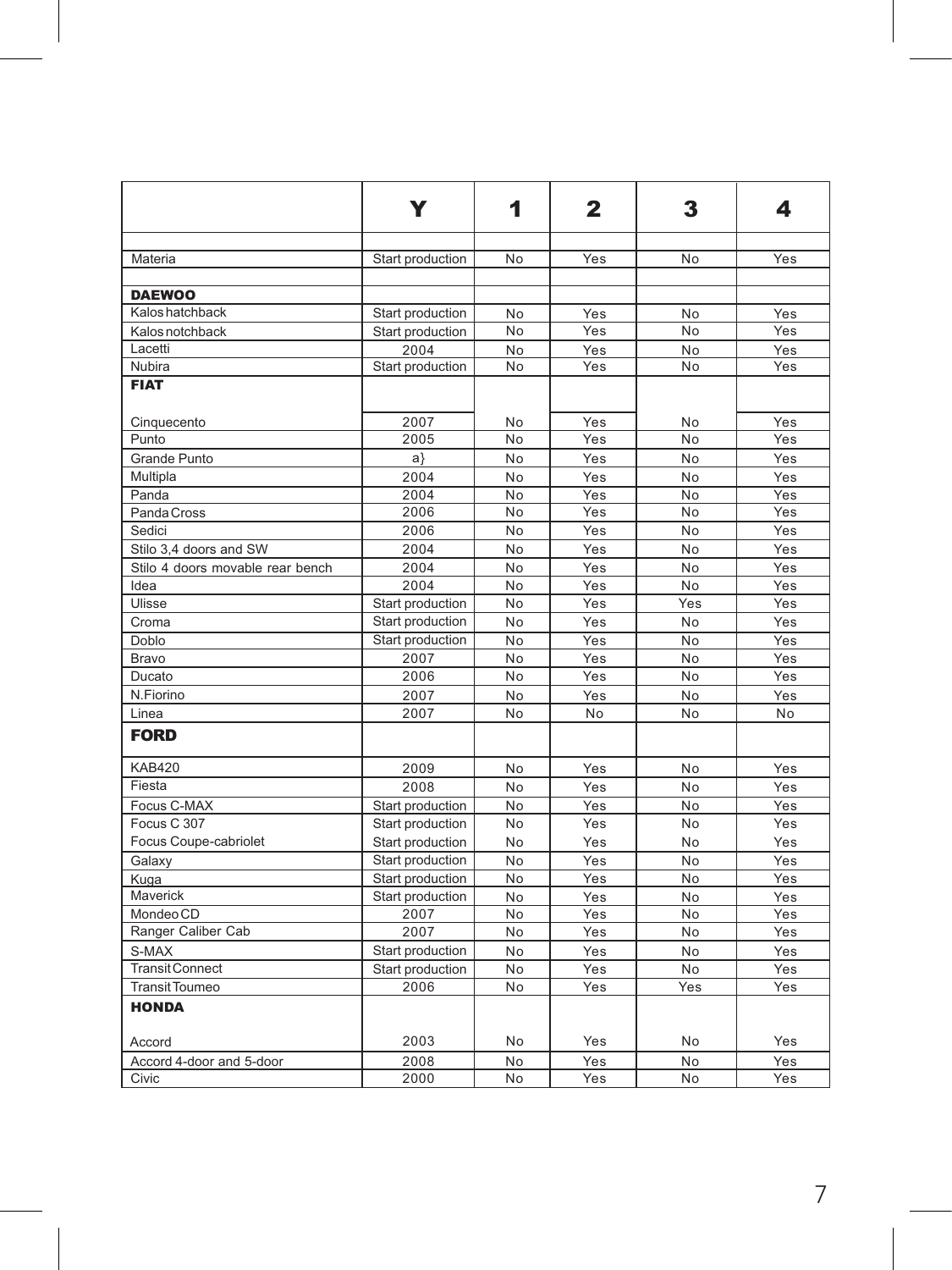|                                           | Y                | 1              | $\mathbf{2}$ | 3              | 4   |
|-------------------------------------------|------------------|----------------|--------------|----------------|-----|
| Honda                                     |                  |                |              |                |     |
| Civic 3 door                              | 2001             | No             | Yes          | No             | Yes |
| Civic                                     | 2006             | No             | Yes          | No             | Yes |
| CR-V                                      | 2002             | No             | Yes          | No             | Yes |
| FR-V                                      | 2004             | No             | Yes          | No             | Yes |
| Jazz                                      | 2001             | No             | Yes          | No             | Yes |
| Jazz                                      | 2008             | No             | Yes          | No             | Yes |
| Legend                                    | 2006             | No             | Yes          | No             | Yes |
| Stream                                    | 2000             | No             | Yes          | No             | Yes |
| <b>HYUNDAI</b>                            |                  |                |              |                |     |
| Accent, Ponv, Excel u, Verna<br>hatchback | 2002             | No             | Yes          | No             | Yes |
| Accent                                    | 2006             | No             | Yes          | No             | Yes |
| i10                                       | 2008             | No             | Yes          | No             | Yes |
| i20                                       | 2009             | No             | Yes          | No             | Yes |
| i30                                       | 2007             | No             | Yes          | No             | Yes |
| i30 CW                                    | 2008             | No             | Yes          | No             | Yes |
| Couoe                                     | 2001             | No             | Yes          | No             | Yes |
| Tiburon                                   | 2005             | No             | Yes          | No             | Yes |
| Getz                                      | 2002             | No             | Yes          | No             | Yes |
| Matrix                                    | 2002             | No             | Yes          | No             | Yes |
| Elantra                                   | 2002             | No             | Yes          | No             | Yes |
| Santa Fe Type SM                          | 2002             | No             | Yes          | No             | Yes |
| Santa Fe Type CM                          | 2006             | No             | Yes          | No             | Yes |
| Sonata, Sonica                            | 2001             | No             | Yes          | No             | Yes |
| Terracan                                  | 2002             | No             | Yes          | No             | Yes |
| Tucson                                    | 2004             | No             | Yes          | No             | Yes |
| XG 250, XG 300, XG 350                    | 2002             | No             | Yes          | No             | Yes |
| Grandeur                                  | Start production | N <sub>o</sub> | Yes          | N <sub>0</sub> | Yes |
| Trajet                                    | Start production | No             | Yes          | No             | Yes |
| H <sub>1</sub>                            | 2008             | No             | Yes          | No             | Yes |
| <b>INFINITY</b>                           |                  |                |              |                |     |
| P <sub>53</sub> B                         | 2008             | No             | Yes          | No             | Yes |
| <b>P53C</b>                               | 2008             | No             | Yes          | No             | Yes |
| D53A                                      | 2008             | No             | Yes          | No             | Yes |
| L53A                                      | 2008             | No             | Yes          | No             | Yes |
| <b>JAGUAR</b>                             |                  |                |              |                |     |
| S-Type                                    | 2002             | No             | Yes          | No             | Yes |
| XJnew                                     | 2003             | No             | Yes          | No             | Yes |
| T-Type                                    | 2001             | No             | Yes          | No             | Yes |
| <b>XKnew</b>                              | 2005             | No             | Yes          | No             | Yes |
| <b>KIA</b>                                |                  |                |              |                |     |
| Carens Type FC                            | 2002             | No             | Yes          | No             | Yes |
| Carens Type UN                            | 2005             | No             | Yes          | No             | Yes |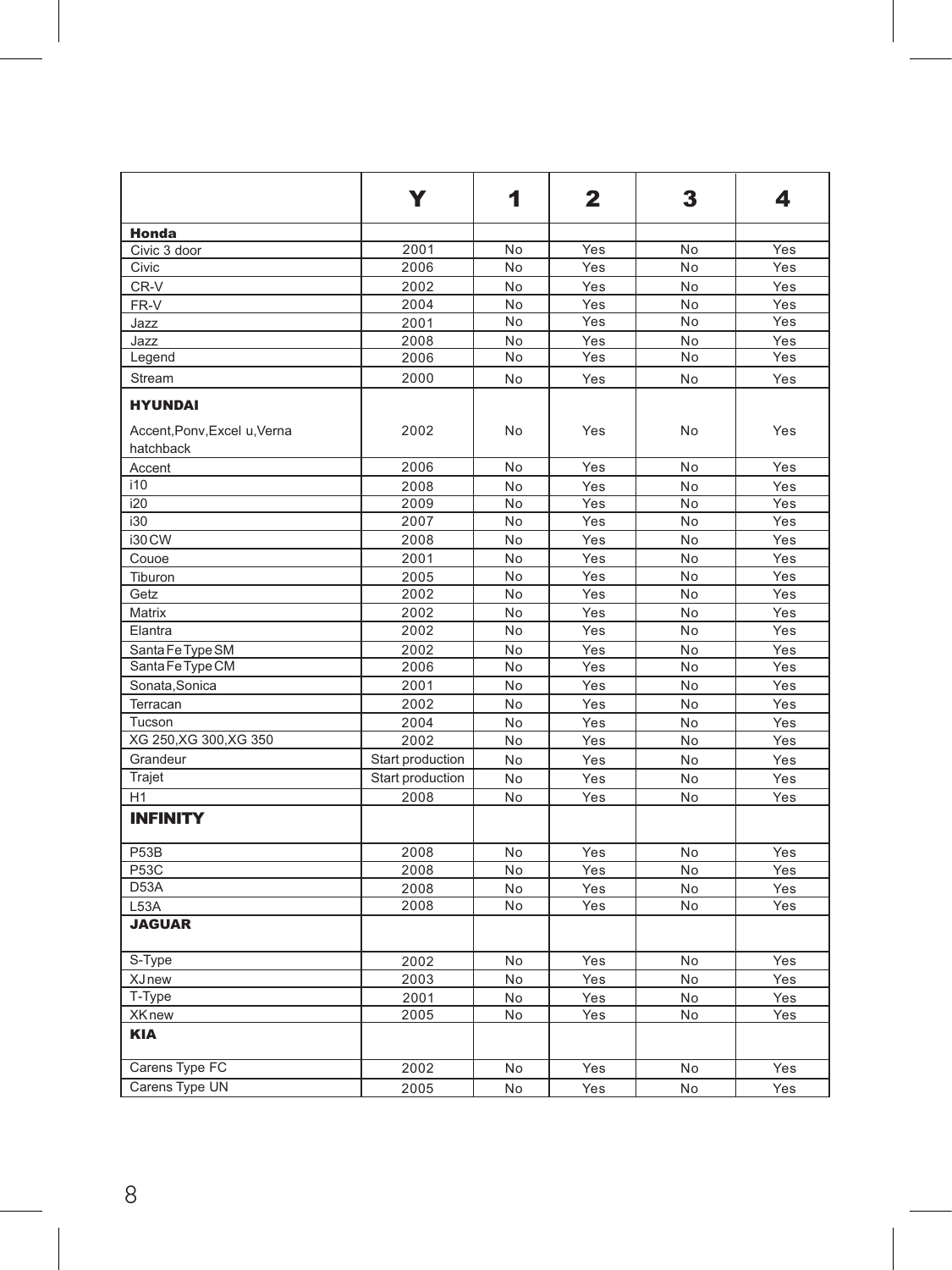|                           | Y                | 1  | $\mathbf{2}$ | 3         | 4   |
|---------------------------|------------------|----|--------------|-----------|-----|
| <b>KIA</b>                |                  |    |              |           |     |
| Carnival, Sedona, Type up | 2002             | No | Yes          | No        | Yes |
| Carnival Type VQ          | 2005             | No | Yes          | No        | Yes |
| Cerato                    | Start production | No | Yes          | No        | Yes |
| C'eed                     | 2007             | No | Yes          | No        | Yes |
| Proc'eed                  | 2008             | No | Yes          | No        | Yes |
| Magentis, Optima Type GE  | 2002             | No | Yes          | No        | Yes |
| Magentis Type MG          | 2006             | No | Yes          | No        | Yes |
| Picanto                   | Start production | No | Yes          | No        | Yes |
| Rio                       | 2002             | No | Yes          | No        | Yes |
| Opirus                    | 2003             | No | Yes          | No        | Yes |
| Opirus FL                 | 2006             | No | Yes          | No        | Yes |
| Sorrento                  | 2002             | No | Yes          | No.       | Yes |
| Sorrento FL               | 2006             | No | Yes          | No        | Yes |
| Sportage                  | 2006             | No | Yes          | <b>No</b> | Yes |
| <b>JEEP</b>               |                  |    |              |           |     |
| Wrangler                  | 2006             | No | Yes          | No        | Yes |
| Commander                 | 2006             | No | Yes          | No        | Yes |
| Grand Cherokee            | 2006             | No | Yes          | No        | Yes |
| CompassD                  | 2007             | No | Yes          | No        | Yes |
| <b>LAND ROVER</b>         |                  |    |              |           |     |
| Discovery                 | 2001             | No | Yes          | No        | Yes |
| Discovery                 | 2004             | No | Yes          | No        | Yes |
| Range Rover               | 2002             | No | Yes          | No        | Yes |
| Range Rover Sport         | 2006             | No | Yes          | No        | Yes |
| Freelander                | Start production | No | Yes          | No        | Yes |
| <b>LANCIA</b>             |                  |    |              |           |     |
| Y(5)                      | 2004             | No | Yes          | No        | Yes |
| Musa                      | Start production | No | Yes          | No.       | Yes |
| Phedra                    | 2004             | No | Yes          | No        | Yes |
| Thesis                    | 2003             | No | Yes          | No        | Yes |
| Delta                     | 2008             | No | Yes          | No        | Yes |
| <b>LEXUS</b>              |                  |    |              |           |     |
| IS 200/300                | 2001             | No | Yes          | No        | Yes |
| IS 250/220d               | All              | No | Yes          | No        | Yes |
| GS300/430/LS430           | 2000             | No | Yes          | No        | Yes |
| Ls430                     | 2000             | No | Yes          | No        | Yes |
| RX300/400h                | 2003             | No | Yes          | No        | Yes |
| RX350                     | 2006             | No | Yes          | No        | Yes |
| LS460                     | 2007             | No | Yes          | No        | Yes |
| IS-F                      | 2008             | No | Yes          | No        | Yes |
| <b>MAZDA</b>              |                  |    |              |           |     |
| $\overline{2}$            | 2004             | No | Yes          | No        | Yes |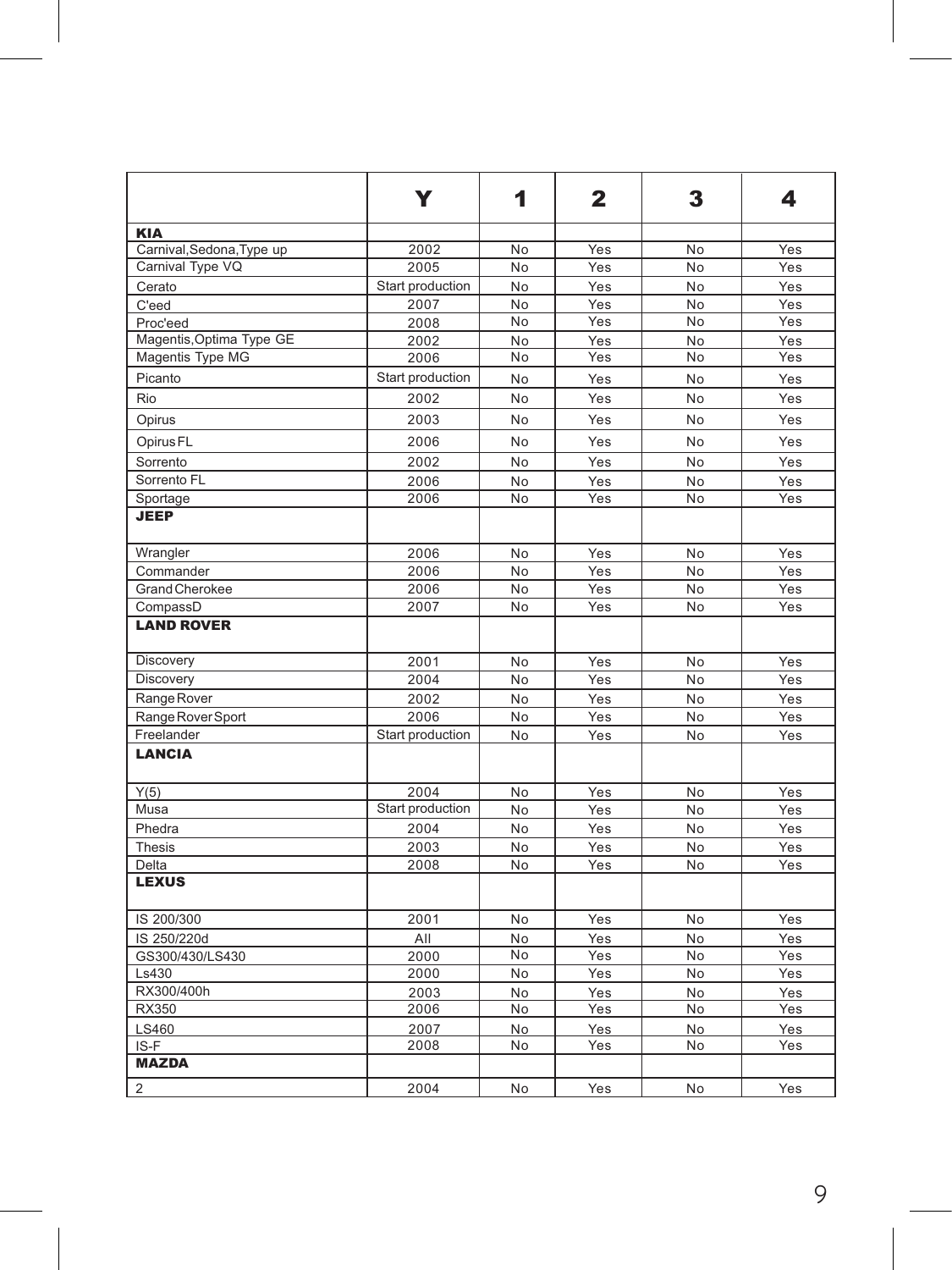|                   | Y                | 1  | $\mathbf{2}$ | 3   | 4   |
|-------------------|------------------|----|--------------|-----|-----|
| 2-4-door          | 2007             | No | Yes          | No  | Yes |
| 2-2door           | 2008             | No | Yes          | No  | Yes |
| 3                 | 2003             | No | Yes          | No  | Yes |
| 3MPS              | 2007             | No | Yes          | No  | Yes |
| 323               | 2001             | No | Yes          | No  | Yes |
| 5                 | 2005             | No | Yes          | No  | Yes |
| 6                 | 2002             | No | Yes          | No  | Yes |
| 6 Sedan           | 2007             | No | Yes          | No  | Yes |
| 6 Hatchback       | 2007             | No | Yes          | No  | Yes |
| 6 Kombi           | 2007             | No | Yes          | No  | Yes |
| Demio             | 2003             | No | Yes          | No  | Yes |
| <b>MPV</b>        | 2002             | No | Yes          | No  | Yes |
| Premacy           | 2001             | No | Yes          | No  | Yes |
| RX <sub>8</sub>   | Start production | No | Yes          | No  | Yes |
| MX5               | Start production | No | No           | No  | No  |
| <b>MERCEDES</b>   |                  |    |              |     |     |
| A-Class old       | 2001             | No | Yes          | No  | Yes |
| A-Class new       | 2004             | No | Yes          | No  | Yes |
| <b>B-Class</b>    | 2004             | No | Yes          | No  | Yes |
| R-Class           | 2005             | No | Yes          | No  | Yes |
| C-Class           | 2000             | No | Yes          | No  | Yes |
| C-Class           | 2006             | No | Yes          | No  | Yes |
| E-Class           | 2002             | No | Yes          | No  | Yes |
| E-Class           | 2009             | No | Yes          | No  | Yes |
| G-Class           | 2006             | No | Yes          | No  | Yes |
| S-Class           | 2002             | No | Yes          | No  | Yes |
| <b>CLK</b>        | 2002             | No | Yes          | No  | Yes |
| <b>CLK</b>        | 2009             | No | Yes          | No  | Yes |
| M-Class           | 2001             | No | Yes          | No  | Yes |
| GL                | Start production | No | Yes          | No  | Yes |
| <b>GLK</b>        | 2008             | No | Yes          | No  | Yes |
| <b>CLS</b>        | 2004             | No | Yes          | No  | Yes |
| <b>CL</b>         | 2002             | No | Yes          | No  | Yes |
| Vaneo             | 2003             | No | Yes          | No  | Yes |
| Vaneo, Vito       | 2003             | No | Yes          | No  | Yes |
| <b>MITSUBISHI</b> |                  |    |              |     |     |
| Colt5-door        | 2004             | No | Yes          | No  | Yes |
| Colt3-door        | 2005             | No | Yes          | No  | Yes |
| Grandis           | 2004             | No | Yes          | No  | Yes |
| Lancer            | 2003             | No | Yes          | No  | Yes |
| Lancer/Evolution  | 2004             | No | Yes          | No  | Yes |
| Lancer Sportback  | 2008             | No | Yes          | No  | Yes |
| L200              | 2006             | No | Yes          | No. | Yes |
| Paiero            | 2003             | No | Yes          | No  | Yes |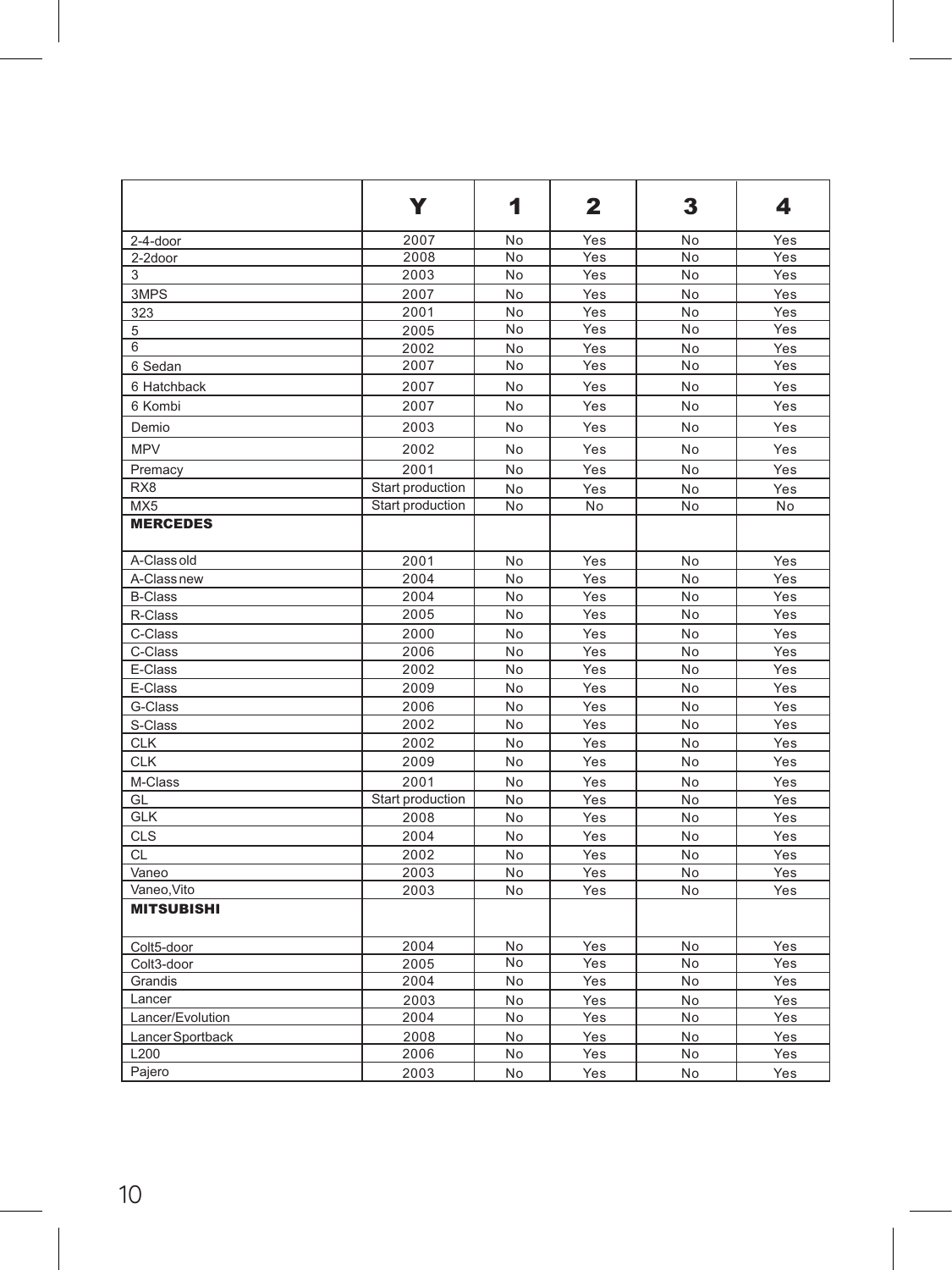|                        | Y            | 1         | $\mathbf{2}$ | 3        | 4            |
|------------------------|--------------|-----------|--------------|----------|--------------|
| Pajero                 | 2006         | No        | Yes          | No       | Yes          |
| Outlander              | 2003         | No        | Yes          | No       | Yes          |
| Outlander              | 2006         | No        | Yes          | No       | Yes          |
| Lancer Sedan           | 2007         | No        | Yes          | No       | Yes          |
| <b>NISSAN</b>          |              |           |              |          |              |
| Almera                 | 2000         | No        | Yes          | No       | Yes          |
| Almera Tino            | 2000         | No        | Yes          | No       | Yes          |
| Micra                  | 2000         | No        | Yes          | No       | Yes          |
| MicraC&C               | 2005         | No        | Yes          | No       | Yes          |
| Primera Hatchback      | 1999         | No        | Yes          | No       | Yes          |
| Primera Sedan/Saloon   | 1999         | No        | Yes          | No       | Yes          |
| X-Trail                | 2001         | No        | Yes          | No       | Yes          |
| X-Trail                | 2002         | No        | Yes          | No       | Yes          |
| X-Trail                | 2007         | No        | Yes          | No       | Yes          |
| Murano                 | 2004         | No        | Yes          | No       | Yes          |
| Murano                 | 2008         | <b>No</b> | Yes          | No       | Yes          |
| Pathfinder             | 2004         | No        | Yes          | No       | Yes          |
| Navara King Cab        | 2005         | No        | Yes          | No       | Yes          |
| Navara Double Cab      | 2005         | No        | .<br>Yes     | No       | Yes          |
| Navara                 | 2007         | No        | Yes          | No       | Yes          |
| Patrol                 | 2006         | No        | Yes          | No       | Yes          |
| Qashqai                | 2007         | No        | Yes          | No       | Yes          |
| Qashqai+2              | 2008         | No        | Yes          | No       | Yes          |
| <b>Tiida Hatchback</b> | 2007         | No        | Yes          | No       | Yes          |
| Tiida Sedan/Saloon     | 2007         | No        | Yes          | No       | Yes          |
| Note                   | 2006         | No        | Yes          | No       | Yes          |
| Terrano II             | <b>ALL</b>   | No        | Yes          | No       | Yes          |
| Infiniti <sub>EX</sub> | 2008         | No        | Yes          | No       | Yes          |
| Infiniti <sub>FX</sub> | 2008         | No        | Yes          | No       | Yes          |
| Infiniti G Sedan       | 2008         | No        | Yes          | No       | Yes          |
| Infiniti               | 2008         | No        | Yes          | No       | Yes          |
| <b>OPEL</b>            |              |           |              |          |              |
| Astra                  | 2004         | No        | Yes          | No       | Yes          |
| Astra Twin Top         | 2006         | No        | Yes          | No       | $\bar{Y}$ es |
| Astra Caravan          | 2004         | No        | Yes          | No       | Yes          |
| Astra GTC              | 2005         | No        | Yes          | No       | Yes          |
| Astra Cabrio IT        | 2006         | No        | Yes          | No       | Yes          |
| CorsaC                 | 2000         | No        | Yes          | No       | Yes          |
| Meriva                 | 2002         | No        | Yes          | No       | Yes          |
| Meriva                 | 2006         | No        | Yes          | No       | Yes          |
| Agila                  | 2002         | No        | Yes          | No       | Yes          |
| Agila                  | 2008         | No        | Yes          | No       | Yes          |
| Zafira                 | 2003         | No        | Yes          | No       | Yes          |
| Zafira B<br>Zafira     | 2005<br>2008 | No<br>No  | Yes<br>Yes   | No<br>No | Yes<br>Yes   |
| Combo Tour             |              | No        |              | No       |              |
| Vectra C hatchback     | 2001<br>2002 | No        | Yes<br>Yes   | No       | Yes<br>Yes   |
| Vectra C notchback     | 2002         | No        | Yes          | No       | Yes          |
|                        |              |           |              |          |              |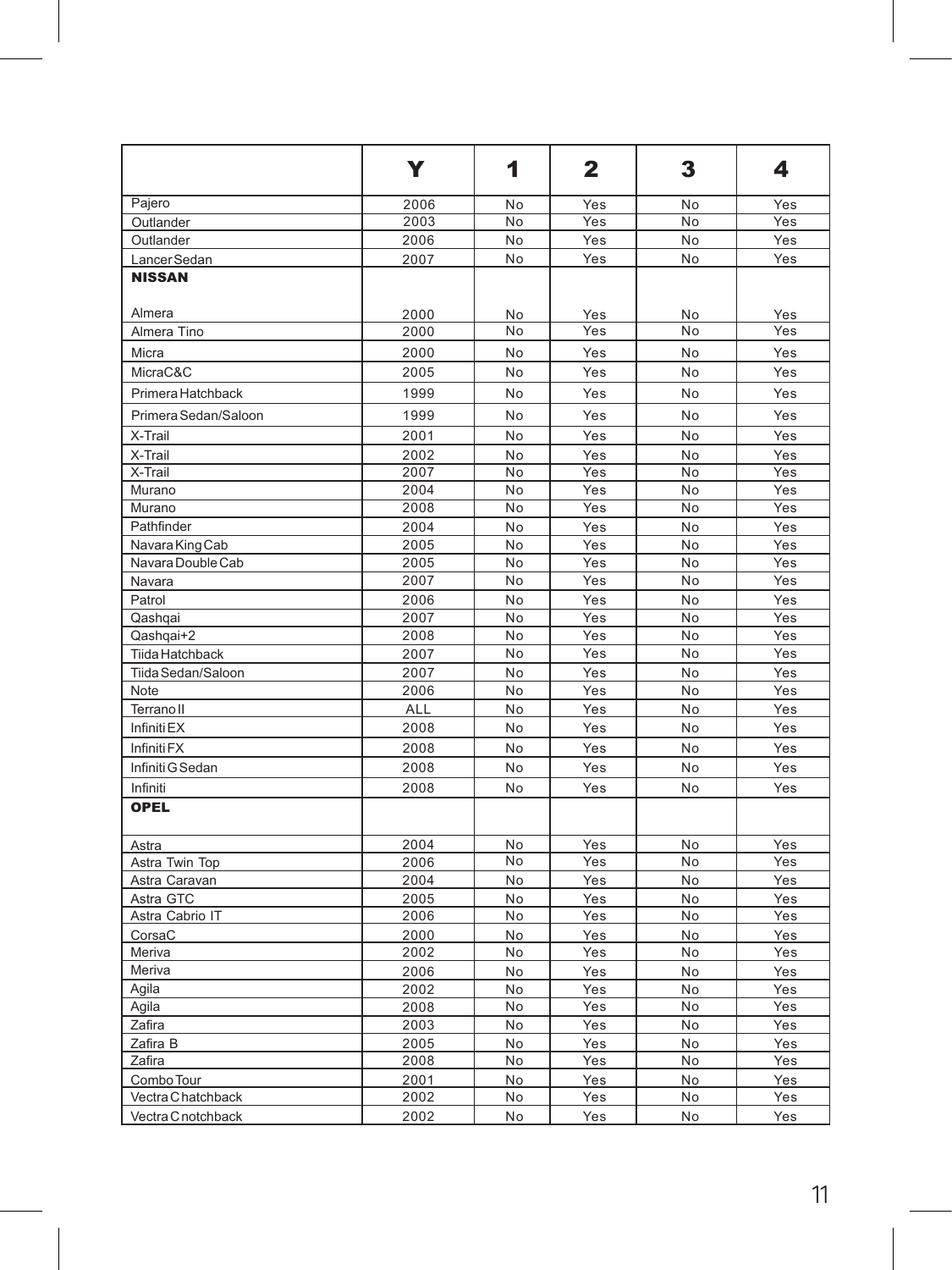|                     | Y                | 1              | $\mathbf{2}$ | 3              | 4              |
|---------------------|------------------|----------------|--------------|----------------|----------------|
| Vectra SW 3110      | 2003             | No             | Yes          | No             | Yes            |
| Insignia            | 2008             | No             | Yes          | <b>No</b>      | Yes            |
| Vivaro              |                  | No             | No           | No             | No.            |
| Signum              | 2003             | No             | Yes          | No             | Yes            |
| Corsa <sub>0</sub>  | 2006             | No             | Yes          | No             | Yes            |
| Antara              | 2006             | No             | Yes          | No             | Yes            |
| <b>PEUGEOT</b>      |                  |                |              |                |                |
| $400+$              | Start production | No             | Yes          | N <sub>o</sub> | Yes            |
| 106                 | 2000             | No             | Yes          | No             | Yes            |
| 107                 | Start production | No             | Yes          | No             | Yes            |
| 206                 | 1998             | No             | No           | N <sub>o</sub> | No.            |
| 206                 | 2000             | No             | Yes          | No             | Yes            |
| 206SW               | Start production | No             | Yes          | No             | Yes            |
| 206 CC(convertible) | 2000             | No             | No           | No             | No             |
| 206 RC I GTI180     | Start production | No             | No           | No             | No             |
| 207                 | Start production | No             | Yes          | No             | Yes            |
| 207 SW              | Start production | No             | Yes          | No             | Yes            |
| 307 Limousine       | Start production | No             | Yes          | <b>No</b>      | Yes            |
| 307 SW              | Start production | No             | Yes          | N <sub>o</sub> | Yes            |
| 307 BK(classic SW)  | Start production | No             | Yes          | No             | Yes            |
| 307 CC              | Start production | No             | Yes          | No             | Yes            |
| 308                 | Start production | No             | Yes          | N <sub>o</sub> | Yes            |
| 308 SW              | 2008             | No             | Yes          | No             | Yes            |
| 4007                | Start production | No             | Yes          | No             | Yes            |
| 406 Limousine       | 2000             | No             | No           | No             | N <sub>o</sub> |
| 407                 | Start production | No             | Yes          | N <sub>o</sub> | Yes            |
| 407SW               | Start production | No             | Yes          | No             | Yes            |
| 407 Coupe           | Start production | No             | Yes          | No             | Yes            |
| 607                 | 2000             | No             | No           | No             | No             |
| 806                 | 1999             | No             | Yes          | No             | Yes            |
| 807                 | Start production | No             | Yes          | No             | Yes            |
| Partner             | 1999             | No             | Yes          | No             | Yes            |
| Partner             | 2008             | No.            | No           | No             | N <sub>o</sub> |
| Expert              | 2007             | No             | Yes          | No             | Yes            |
| <b>RENAULT</b>      |                  |                |              |                |                |
| Clio II             | 1998             | No.            | Yes          | No             | Yes            |
| Clio III            | 2005             | No             | Yes          | No             | Yes            |
| Clio Grandtour      | 2008             | N <sub>o</sub> | Yes.         | No             | Yes.           |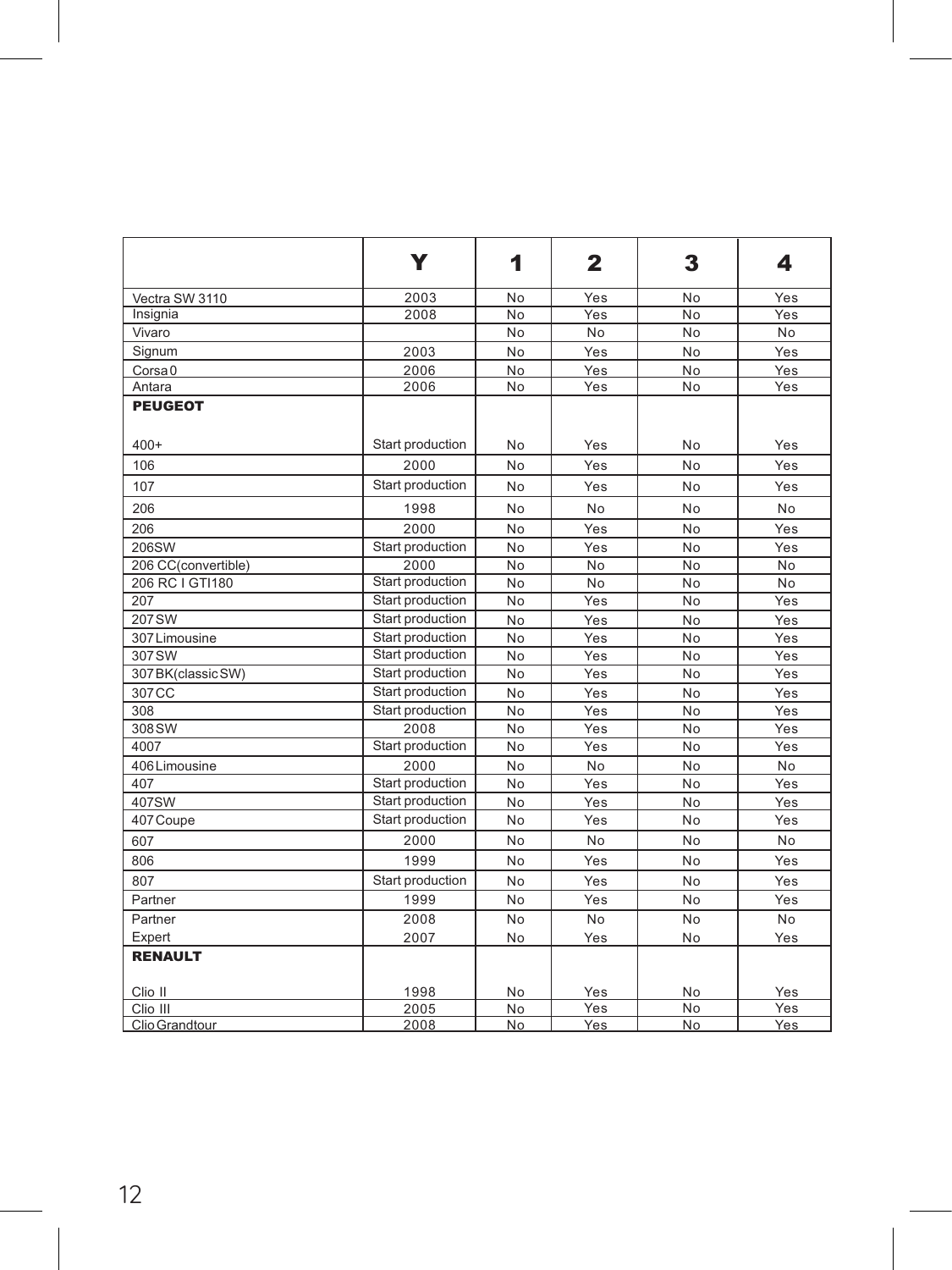|                          | Y                | 1  | $\mathbf{2}$ | 3  | 4              |
|--------------------------|------------------|----|--------------|----|----------------|
| EspacelV                 | 2000             | No | Yes          | No | Yes            |
| Grand Espace IV          | Start production | No | Yes          | No | Yes            |
| KaRgee                   | 1999             | No | <b>No</b>    | No | N <sub>o</sub> |
| Kangoo                   | 2008             | No | Yes          | No | Yes            |
| Koleos                   | 2008             | No | Yes          | No | Yes            |
| Laguna <sub>2</sub>      | 2001             | No | Yes          | No | Yes            |
| Laguna Grandtour         | 2008             | No | Yes          | No | Yes            |
| Laguna GT                | 2008             | No | Yes          | No | Yes            |
| Laguna Coupe             | 2008             | No | Yes          | No | Yes            |
| Megane                   | 1999             | No | Yes          | No | Yes            |
| Megane <sup>II</sup>     | 2002             | No | Yes          | No | Yes            |
| Megane Scenic II         | 2003             | No | Yes          | No | Yes            |
| Megane                   | 2008             | No | Yes          | No | Yes            |
| Modus                    | 2004             | No | Yes          | No | Yes            |
| <b>Grand Modus</b>       | 2008             | No | Yes          | No | Yes            |
| SeeRie                   | 1999             | No | Yes          | No | Yes            |
| Trame                    | 2002             | No | Yes          | No | Yes            |
| Twingo                   | 2002             | No | Yes          | No | Yes            |
| Twingo2                  | Start production | No | Yes          | No | Yes            |
| <b>Vel Satis</b>         | 01/2002          | No | Yes          | No | Yes            |
| <b>SAAB</b>              |                  |    |              |    |                |
| 9-3 Sport Sedan          | Start production | No | Yes          | No | Yes            |
| 9-3 AeroXWD              | 2008             | No | Yes          | No | Yes            |
| $9-3X$                   | 2008             | No | Yes          | No | Yes            |
| $9 - 5$                  | 2002             | No | Yes          | No | Yes            |
| $9 - 7$                  | Start production | No | Yes          | No | Yes            |
| <b>SEAT</b>              |                  |    |              |    |                |
| Arosa                    | 1999             | No | Yes          | No | Yes            |
| Cordoba/Vario            | 1999             | No | Yes          | No | Yes            |
| Ibiza                    | 2001             | No | Yes          | No | Yes            |
| Ibiza                    | 2006             | No | Yes          | No | Yes            |
| IbizaSE 250              | 2008             | No | Yes          | No | Yes            |
| Inca                     | 2000             | No | Yes          | No | Yes            |
| Leon                     | 1998             | No | Yes          | No | Yes            |
| <b>Toledo Stufenheck</b> | 1998             | No | Yes          | No | Yes            |
| <b>Toledo FlieBheck</b>  | 1999             | No | Yes          | No | Yes            |
| Toledo SE 351 Stufenheck | 2005             | No | Yes          | No | Yes            |
| Alhambra                 | 1998             | No | Yes          | No | Yes            |
| Leon SE340               | 2004             | No | Yes          | No | Yes            |
| Altea SE 359             | 2004             | No | Yes          | No | Yes            |
| Leon SE 350              | 2005             | No | Yes          | No | Yes            |
| Altea XI2 SE 352         | 2008             | No | Yes          | No | Yes            |
| Altea XI4 SE 357         | 2007             | No | Yes          | No | Yes            |
| Freetrack 4motion        | 2008             | No | Yes          | No | Yes            |
| <b>SE254</b>             | 2008             | No | Yes          | No | Yes            |
|                          |                  |    |              |    |                |
| <b>SE411</b>             | 2008             | No | Yes          | No | Yes            |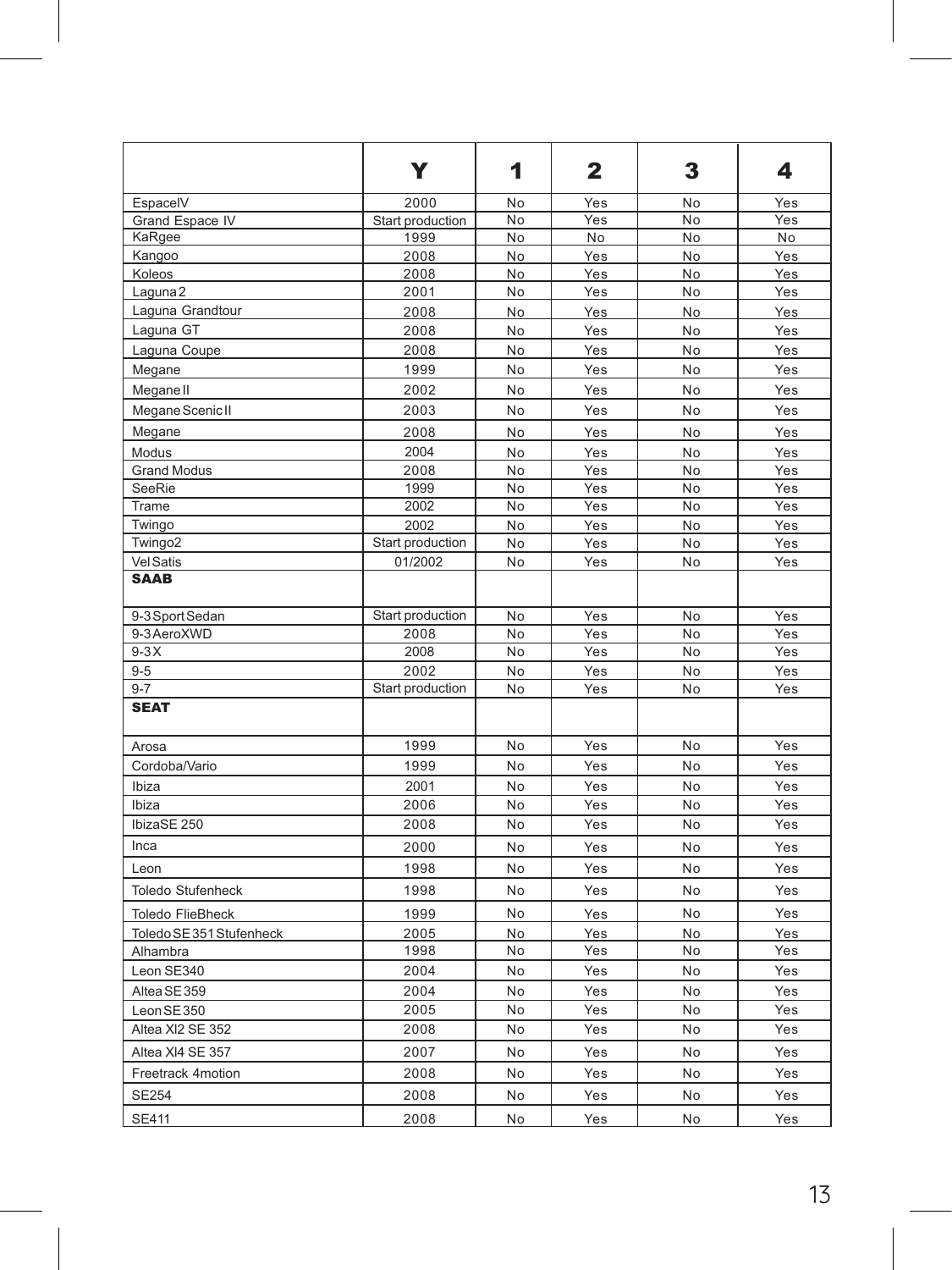|                               | Y                | 1               | $\mathbf{2}$ | 3   | 4   |
|-------------------------------|------------------|-----------------|--------------|-----|-----|
| <b>SKODA</b>                  |                  |                 |              |     |     |
| Fabia(5K240)                  | 1999             | No              | Yes          | No  | Yes |
| Fabia(5K250)                  | 2006             | No              | Yes          | No  | Yes |
| Fabia(5K252)                  | 2007             | No              | Yes          | No  | Yes |
| OktaviaA4                     | 1999             | No              | Yes          | No  | Yes |
| OctaviaA5                     | Start production | No              | Yes          | No  | Yes |
| Octavia A 5 Combi             | Start production | No              | Yes          | No  | Yes |
| Octavia Scout                 | Start production | No              | Yes          | No  | Yes |
| Roomster(5K258)               | 2006             | No              | Yes          | No  | Yes |
| Superb(SK451)                 | 2001             | No              | Yes          | No  | Yes |
| Superb(SK461)                 | 2008             | No              | Yes          | No. | Yes |
| <b>SUBARU</b>                 |                  |                 |              |     |     |
| Forester                      | 2003             | No              | Yes          | No  | Yes |
| Impreza                       | 2002             | $\overline{No}$ | Yes          | No  | Yes |
| Justy                         | 2004             | No              | Yes          | No  | Yes |
| Legacy                        | 2004             | No              | Yes          | No  | Yes |
| Tribeca B9                    | 2006             | No              | Yes          | No  | Yes |
| Outback                       | Start production | No              | Yes          | No  | Yes |
| Boxer                         | 2008             | No              | Yes          | No  | Yes |
| <b>SUZUKI</b><br>Grand Vitara | 2002             | No              | Yes          | No  | Yes |
| Ignis                         | 2004             | No              | Yes          | No  | Yes |
| Liana                         | 2002             | No              | Yes          | No  | Yes |
| Swift                         | 2004             | No              | Yes          | No  | Yes |
| Wagon <sub>R+</sub>           | 2002             | No              | Yes          | No  | Yes |
| SX4                           | 2006             | No              | Yes          | No  | Yes |
| 5X4 Limousine                 | 2008             | No              | Yes          | No  | Yes |
| Splash                        | 2008             | No              | Yes          | No  | Yes |
| <b>TOYOTA</b>                 | 2007             |                 |              |     |     |
| Auris                         |                  | No              | Yes          | No  | Yes |
| Aygo                          | 2005             | No              | Yes          | No  | Yes |
| Avensis Verso                 | 2001             | No              | Yes          | No  | Yes |
| Avensis                       | 2003             | No              | Yes          | No. | Yes |
| Avensis Verso                 | 2004             | No              | Yes          | No  | Yes |
| Camry                         | 2001             | No              | Yes          | No  | Yes |
| Corolla, Corolla Verso        | 2001             | No              | Yes          | No  | Yes |
| Corolla                       | 2004             | No              | Yes          | No  | Yes |
| Corolla Verso                 | 2004             | No              | Yes          | No  | Yes |
| Corolla hatchback             | 2007             | No              | Yes          | No  | Yes |
| Corolla limousine             | 2007             | No              | Yes          | No  | Yes |
|                               |                  |                 |              |     |     |
| <b>Land Cruiser</b>           | 2002             | No              | Yes          | No  | Yes |
| Land Cruiser V8               | 2008             | No              | Yes          | No  | Yes |
| Previa                        | 2000             | No              | Yes          | No  | Yes |
| Prius                         | 2003             | No              | Yes          | No  | Yes |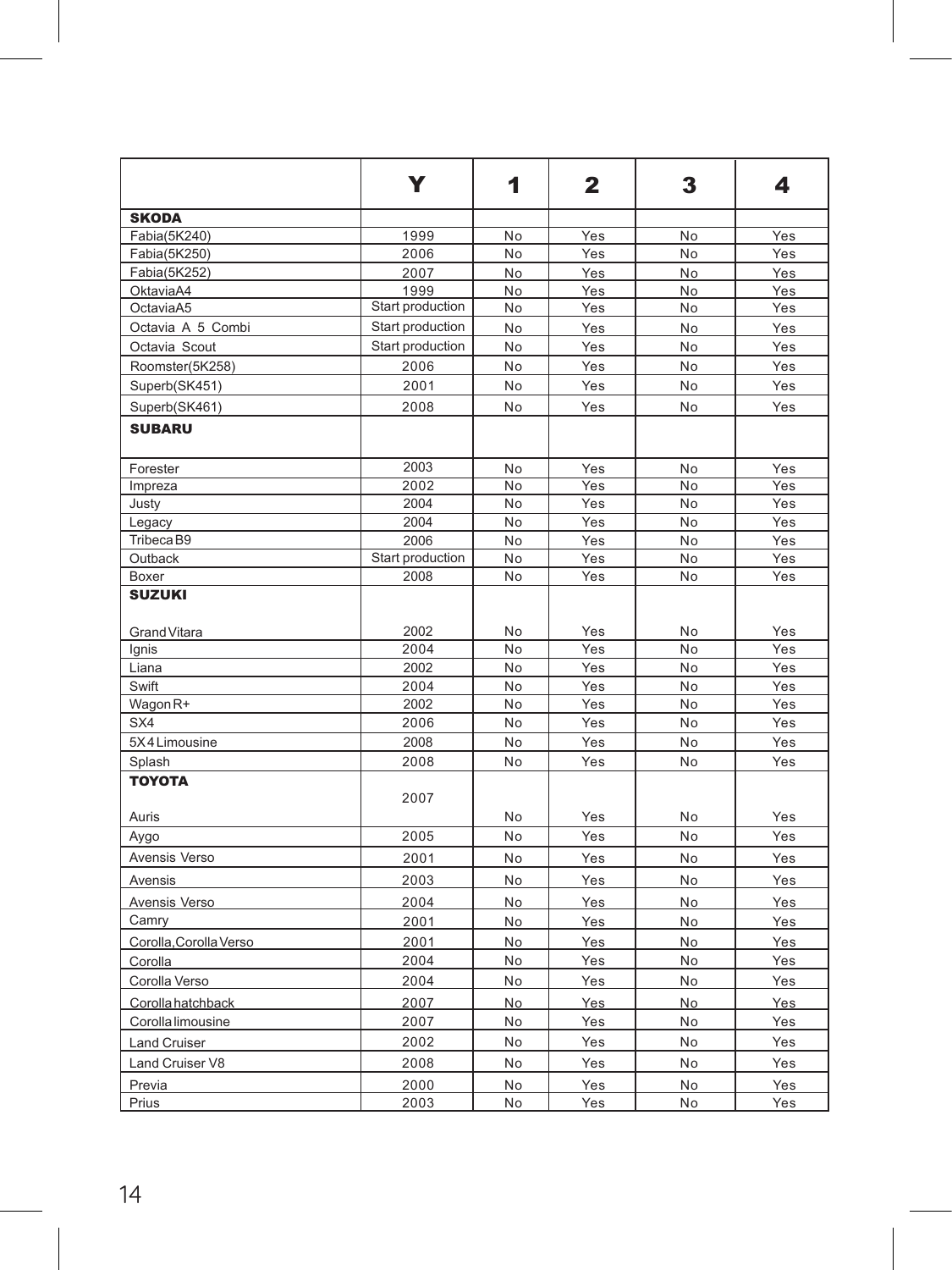|                                  | Y                | 1  | $\mathbf{2}$ | 3  | 4   |
|----------------------------------|------------------|----|--------------|----|-----|
| RAV4                             | 2000             | No | Yes          | No | Yes |
| RAV4                             | 2006             | No | Yes          | No | Yes |
| Yaris                            | 1999             | No | Yes          | No | Yes |
| YarisVerso                       | 1999             | No | Yes          | No | Yes |
| <b>VOLVO</b>                     | 2006             |    | Yes          | No | Yes |
| C30                              |                  | No | Yes          | No | Yes |
| S40N40                           | 2001             | No | No.          | No | No  |
| S40new                           | 2003             | No | No           | No | No  |
| V50                              | 2004             | No | No           | No | No  |
| S60                              | 2000             | No | No           | No | No  |
| XC60                             | 2008             | No | No           | No | No  |
| V70                              | 1999             | No | No           | No | No  |
| C70                              | 2002             | No | <b>No</b>    | No | No  |
| C70new                           | 2006             | No | Yes          | No | Yes |
| <b>XC70</b>                      | 2000             | No | No           | No | No  |
| 580                              | 2001             | No | No           | No | No  |
| S80new                           | 2006             | No | Yes          | No | Yes |
| <b>XC90</b>                      | Start production | No | Yes          | No | Yes |
| VW<br>Bora, Bora arlant          | 1998             | No | Yes          | No | Yes |
| Caddy                            | 2000             | No | Yes          | No | Yes |
| Caddy 2008                       | 2000             | No | Yes          | No | Yes |
| Eos                              | 2008             | No | Yes          | No | Yes |
| Golf IV, Variant                 | 1997             | No | Yes          | No | Yes |
| GolfV                            | 2003             | No | Yes          | No | Yes |
| GolfCabrio                       | 1999             | No | Yes          | No | Yes |
| <b>GolfPlus</b>                  | 2008             | No | Yes          | No | Yes |
| GolfVI                           | 2008             | No | Yes          | No | Yes |
| Jetta                            | 2005             | No | Yes          | No | Yes |
| Lupo                             | 1998             | No | Yes          | No | Yes |
| Fox                              | 2005             | No | Yes          | No | Yes |
| LT II                            | 1999             | No | Yes          | No | Yes |
| New Beetle, New Beetle Cabrio    | Start production | No | Yes          | No | Yes |
| Passat Limo Frintantried         | 1998             | No | No           | No | No  |
| Passat Limo Synchro              | 1998             | No | No           | No | No  |
| Passat Variant Frontantrieb      | 1998             | No | No           | No | No  |
| Passat Variant Synchro           | 1998             | No | No           | No | No  |
| Passat                           | 2005             | No | Yes          | No | Yes |
| Passat Coupe                     | 2008             | No | Yes          | No | Yes |
| Phaeton                          | 2002             | No | Yes          | No | Yes |
| Polo GP(A03)aile                 | 1999             | No | Yes          | No | Yes |
| Polo(A04)                        | 2001             | No | Yes          | No | Yes |
| Polo Classic Variant             | 1999             | No | Yes          | No | Yes |
| Sharan                           | 1998             | No | Yes          | No | Yes |
| Scirocco                         | 2008             | No | Yes          | No | Yes |
| T4 Caravelle CUGL                | 1999             | No | Yes          | No | Yes |
| 14 Multivan 21 Califomia, Camper | 1990             | No | Yes          | No | Yes |
| <b>T5 Multivan</b>               | 2003             | No | Yes          | No | Yes |